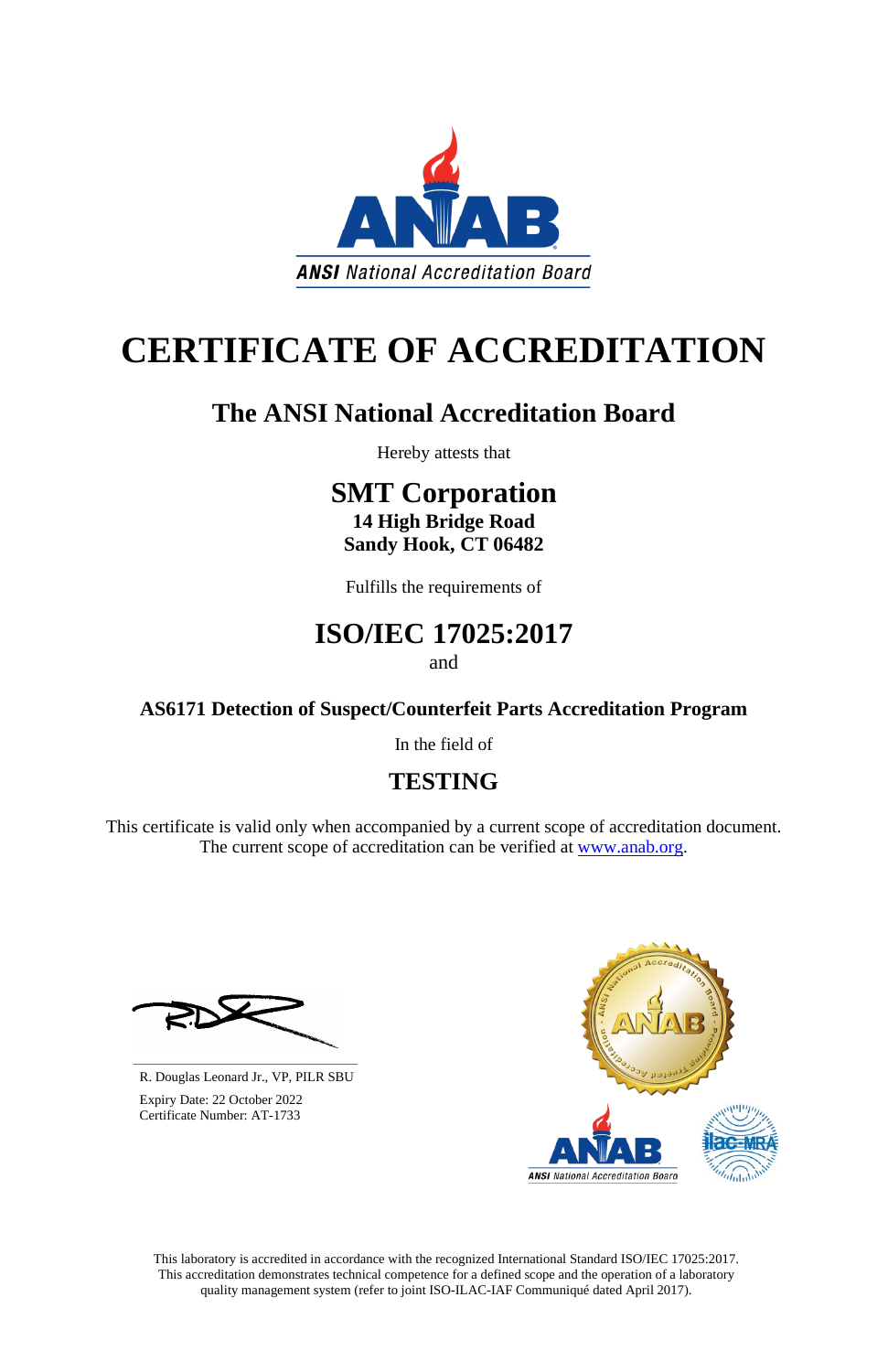

#### **SCOPE OF ACCREDITATION TO ISO/IEC 17025:2017**

#### **SMT Corporation**

14 High Bridge Road, Sandy Hook, CT 06482 Kimberly Costa 203 270 4700 kcosta@smtcorp.com www.smtcorp.com

In recognition of a successful assessment to ISO/IEC 17025:2017 General Requirements for the competence of Testing and Calibration Laboratories, AS6171 General Requirements, and the requirements of the ANAB SR 2429 – Labs Performing Detection of Suspect/Counterfeit Parts Under AS6171 program, accreditation is granted to the **SMT Corporation** to perform the following AS6171 slash sheet tests:

#### **TESTING**

Valid to: **October 22, 2022** Certificate Number: **AT-1733** 

#### **Non-Destructive Testing**

| <b>Specific Tests and/or</b><br><b>Properties Measured</b> | <b>Specification, Standard,</b><br><b>Method, or Test Technique</b>                                           | <b>Items, Materials or</b><br><b>Product Tested</b>                           | <b>Key Equipment or</b><br><b>Technology</b>                                               |
|------------------------------------------------------------|---------------------------------------------------------------------------------------------------------------|-------------------------------------------------------------------------------|--------------------------------------------------------------------------------------------|
| Radiographic Examination /<br>Inspection                   | <b>Internal Procedures:</b><br>W750-15<br>W750-34<br>W750-36<br>IDEA-STD-1010<br>AS6081<br>AS6171<br>AS6171/5 | Electrical,<br>Electronic and<br>Electromechanical (EEE)<br><b>Components</b> | DAGE XD6600/XD6500<br><b>XiDAT</b><br>Manual Radiography and<br>Semi-Automatic Radiography |
| X-Ray Fluorescence (XRF)                                   | <b>Internal Procedures:</b><br>W750-16<br>IDEA-STD-1010<br>AS6171<br>AS6171/3                                 | Electrical,<br>Electronic and<br>Electromechanical (EEE)<br>Components        | <b>Fischer XDAL Spectrometer</b><br>X-Ray Fluorescence (XRF)<br>System                     |
| Visual Inspection                                          | <b>Internal Procedure:</b><br>W750-18<br>IDEA-STD-1010<br>AS6081<br>AS6171<br>AS6171/2                        | Electrical,<br>Electronic and<br>Electromechanical (EEE)<br>Components        | Keyence VHX-7000 Digital<br>Microscope, Nikon D90<br>Camera, Dino-lite Camera              |

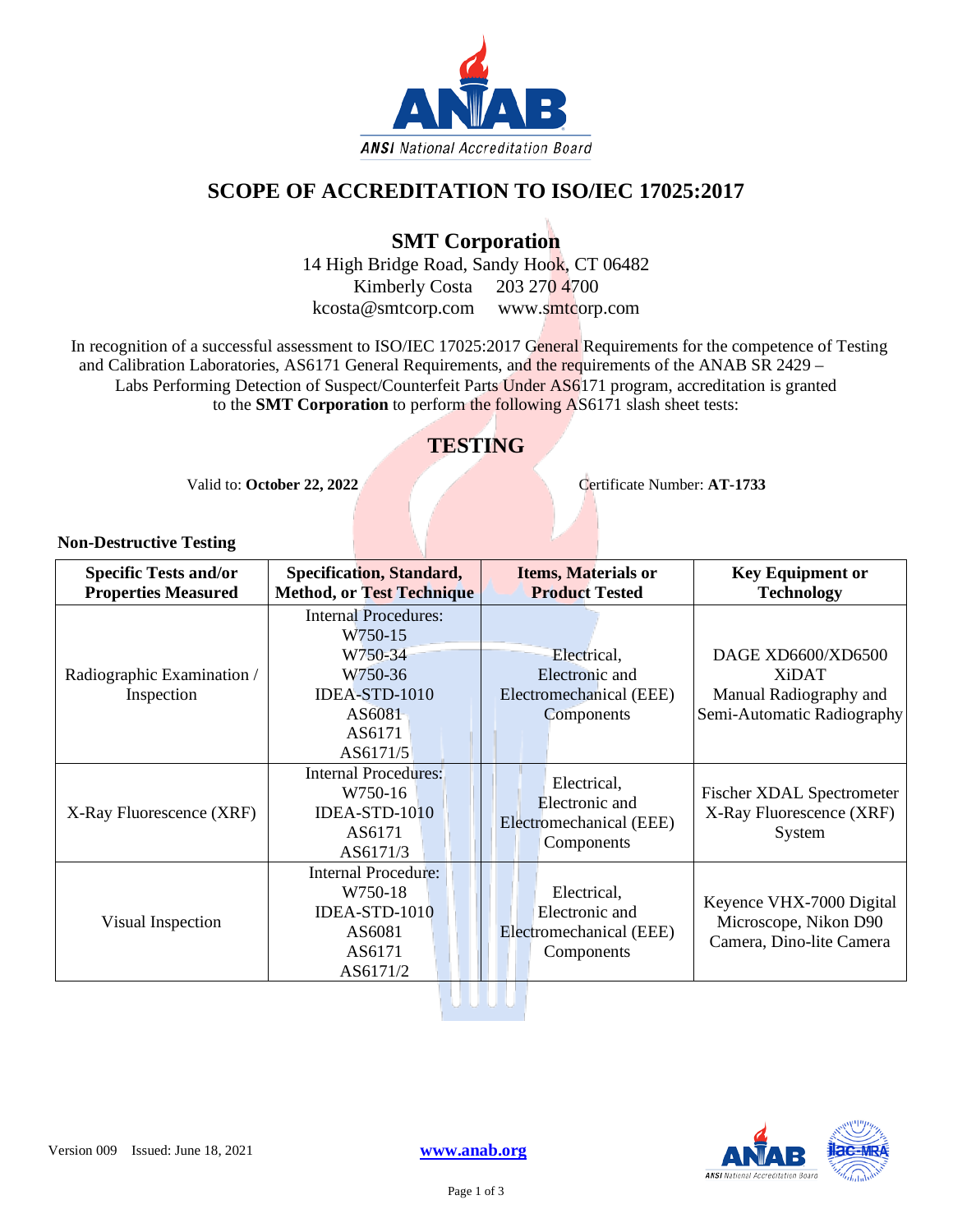

#### **Mechanical**

| <b>Specific Tests and/or</b><br><b>Properties Measured</b>               | Specification, Standard,<br><b>Method, or Test Technique</b>                                                         | Items, Materials or<br><b>Product Tested</b>                                         | <b>Key Equipment or</b><br><b>Technology</b>                                                       |
|--------------------------------------------------------------------------|----------------------------------------------------------------------------------------------------------------------|--------------------------------------------------------------------------------------|----------------------------------------------------------------------------------------------------|
| <b>Resistance to Solvents (RTS)</b><br>/ Scrape Test                     | <b>Internal Procedure:</b><br>W750-11<br>W750-13<br>IDEA-STD-1010<br>AS6081<br>AS6171<br>AS6171/2                    | Electrical,<br>Electronic and<br>Electromechanical (EEE)<br>Components               | Hot Plate, X-Acto Number 11<br>blade, Cotton Swab, Solvents                                        |
| <b>Scanning Electron</b><br>Microscopy (SEM)<br>Examination / Inspection | <b>Internal Procedure:</b><br>W750-12<br>IDEA-STD-1010<br>AS6081<br>AS6171<br>AS6171/2                               | Electrical,<br><b>Electronic</b> and<br>Electromechanical (EEE)<br><b>Components</b> | Tescan Vega Variable<br><b>Pressure SEM</b>                                                        |
| Packaging Configuration and<br><b>Dimensions</b>                         | <b>Internal Procedure:</b><br>W750-19<br>MIL-STD-883 Method 2016<br>IDEA-STD-1010<br>AS6081<br>AS6171<br>AS6171/2    | Electrical,<br>Electronic and<br>Electromechanical (EEE)<br>Components               | Calipers<br>Device to print<br><b>Package Dimensions</b><br><b>Non-Contact Measurement</b><br>Tool |
| Solderability Test                                                       | <b>Internal Procedures:</b><br>W750-14<br>IDEA-STD-1010<br>J-STD-002<br>MIL-STD-883<br>MIL-STD-202<br>IEC 60068-2-20 | Electrical,<br>Electronic and<br>Electromechanical (EEE)<br>Components               | <b>GEN3 MUST3 Automated</b><br>Force Wetting Solderability<br>System                               |
| Dynasolve /<br>1-Methyl 2- Pyrrolidinone                                 | <b>Internal Procedure:</b><br>W750-09<br>IDEA-STD-1010<br>AS6081<br>AS6171<br>AS6171/2                               | Electrical,<br>Electronic and<br>Electromechanical (EEE)<br>Components               | Hot Plate, X-Acto Number 11<br>blade, Cotton Swab, Solvents                                        |
| Decapsulation and Die<br>Verification                                    | <b>Internal Procedure:</b><br>W750-10<br>W750-21<br>IDEA-STD-1010<br>AS6081<br>AS6171<br>AS6171/4                    | Electrical,<br>Electronic and<br>Electromechanical (EEE)<br>Components               | Nisene Jet-Etch Acid<br>Decapsulator                                                               |